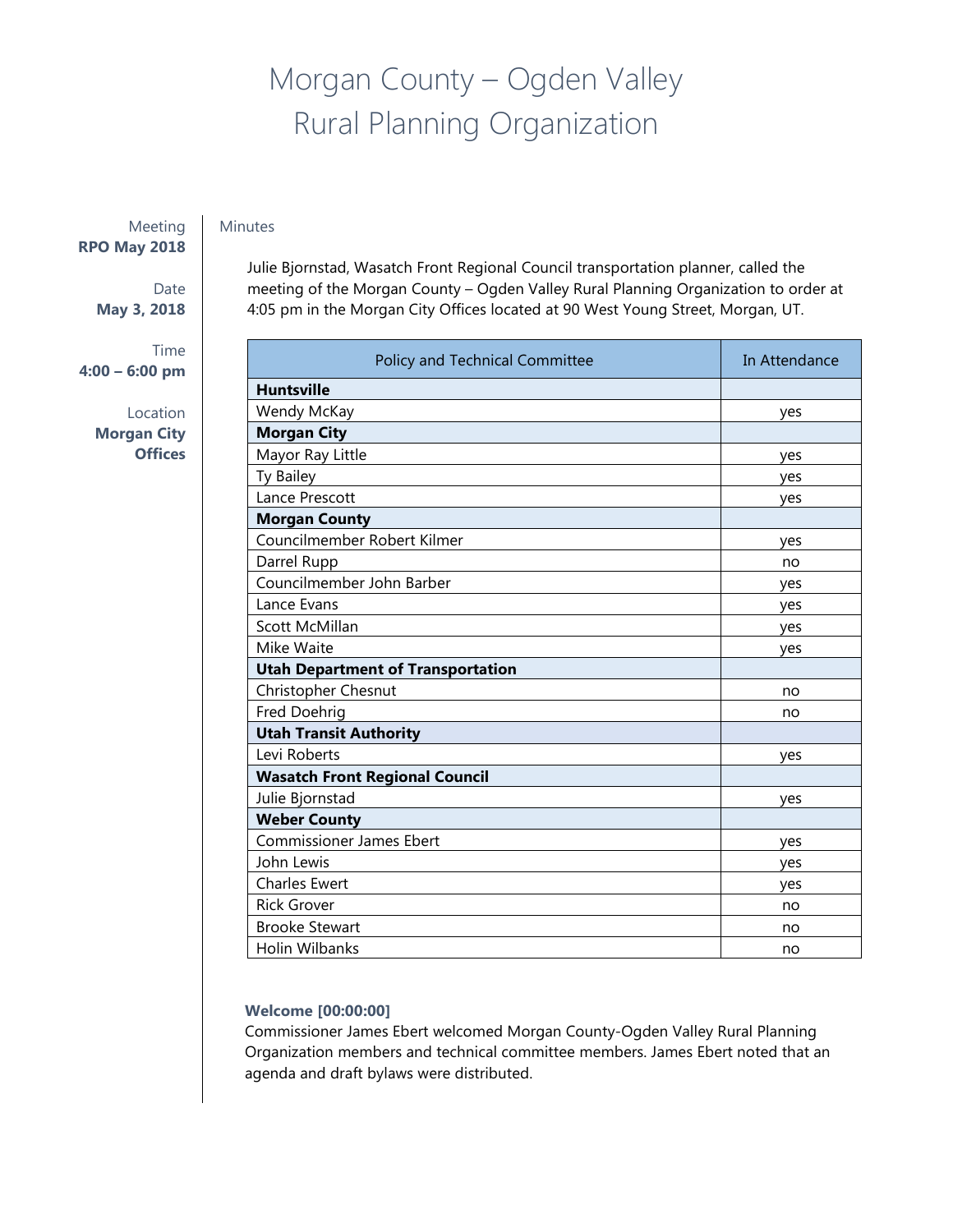#### 1. **Action: Approval of March meeting minutes [00:02:11]**

Councilmember Robert Kilmer made the motion to approve the January meeting minutes without changes. The motion was seconded by Mayor Ray Little. All votes were in favor.

#### 2. **Public Comment [00:01:38]**

James Ebert opened the meeting up to public comment. There were no public comments.

#### 3. **Goals and Priorities Discussion [00:01:55]**

Commissioner James Ebert introduced the need to give planning a foundation that can be presented to the public for better prioritization. Julie Bjornstad reviewed how the goals for the technical committee were created and used to craft a vision statement, and asked how the RPO would like the goals to be prioritized and weighed in importance. The six goals developed by the technical committee were:

- a. Improve safety
- b. Ensure mobility
- c. State of good repair/maintenance and preservation
- d. Provide access to jobs and businesses
- e. Provide access to regional recreation opportunities
- f. Safely accommodate active transportation

Public Works Director, Mike Waite, proposed that safety starts with preservation of good roads, which should be a top priority. The technical committee will further review and draft the prioritization and amount of weight each goal will be given in the RPO. However, introducing the prioritization of goals in public meetings was suggested to better understand and confirm individual needs. Comments were made about decision making as a combination of both state and local criteria for effective scoring. It was decided that the Technical Committee would go ahead and make recommendations for prioritization and weighting to be approved.

#### 4. **Wasatch Choice 2050 Vision [00:12:11]**

Julie Bjornstad reviewed the Wasatch Choice 2050 Vision as part of a Regional Transportation Plan adoption. A land use component and transportation component will be adopted as a vision of expected growth from centers and housing and employment changes. Julie asked if Morgan and Ogden Valley would like to be included as part of the adopted Vision map. An email with access to the online map as well as all meeting items was sent and uploaded for viewing. Commissioner Ebert and Charles Ewert, Weber County planner, suggested that the Ogden Valley should be included in the Wasatch Choice 2050 Vision and be an active component of the map. Morgan County would like to have further discussions with their Council. Neither the RPO nor MPO have land use authority nor is any jurisdiction held to developmental decisions. Further discussion with the Council will result in a final decision.

## **5. Project List [00:27:33]**